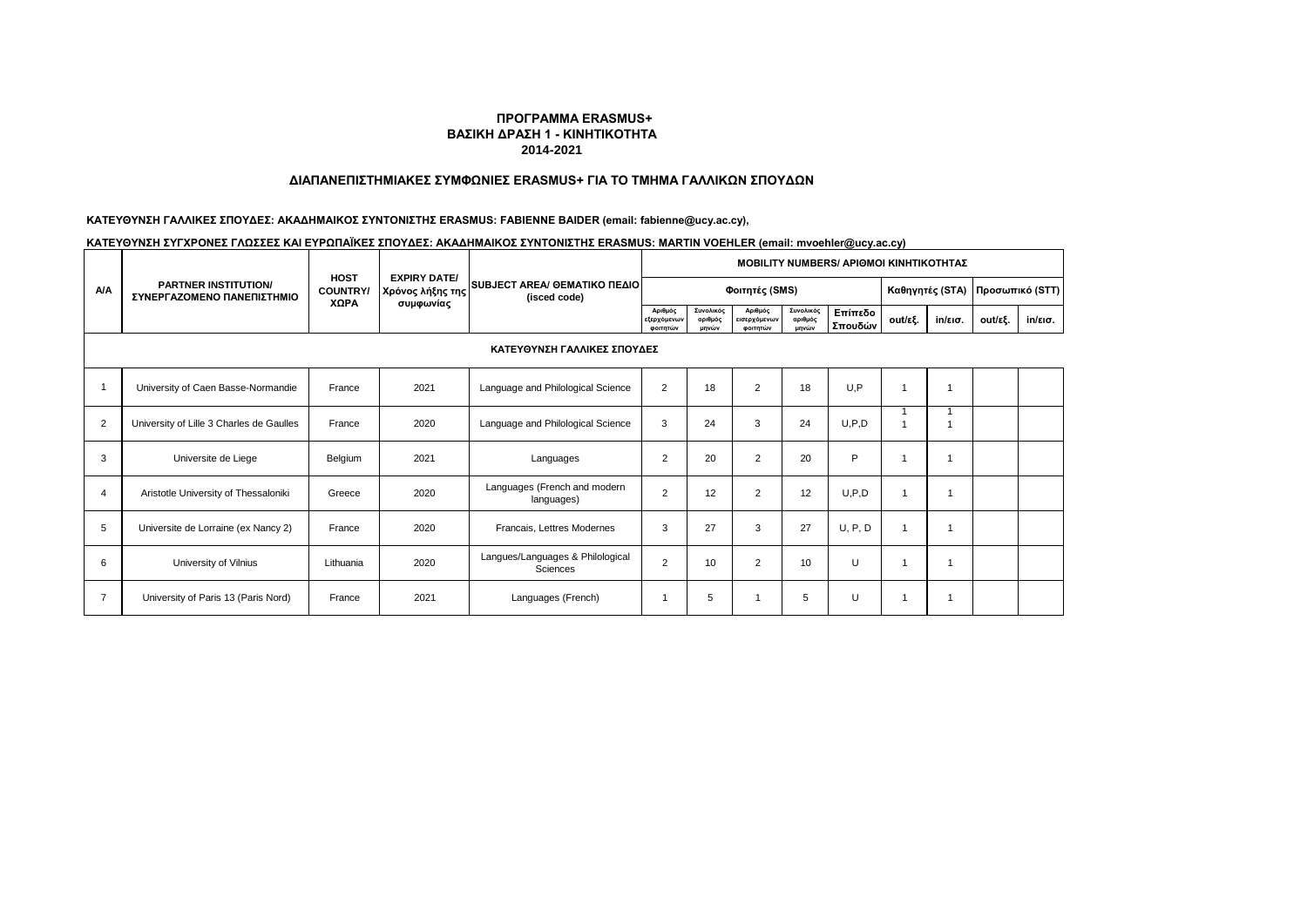### **ΔΙΑΠΑΝΕΠΙΣΤΗΜΙΑΚΕΣ ΣΥΜΦΩΝΙΕΣ ERASMUS+ ΓΙΑ ΤΟ ΤΜΗΜΑ ΓΑΛΛΙΚΩΝ ΣΠΟΥΔΩΝ**

# **ΚΑΤΕΥΘΥΝΣΗ ΓΑΛΛΙΚΕΣ ΣΠΟΥΔΕΣ: ΑΚΑΔΗΜΑΙΚΟΣ ΣΥΝΤΟΝΙΣΤΗΣ ERASMUS: FABIENNE BAIDER (email: fabienne@ucy.ac.cy),**

| ΚΑΤΕΥΘΥΝΣΗ ΣΥΓΧΡΟΝΕΣ ΓΛΩΣΣΕΣ ΚΑΙ ΕΥΡΩΠΑΪΚΕΣ ΣΠΟΥΔΕΣ: ΑΚΑΔΗΜΑΙΚΟΣ ΣΥΝΤΟΝΙΣΤΗΣ ERASMUS: MARTIN VOEHLER (email: mvoehler@ucy.ac.cy) |  |
|----------------------------------------------------------------------------------------------------------------------------------|--|
|                                                                                                                                  |  |

|     |                                                           |                                               |                                                              |                                                 | <b>MOBILITY NUMBERS/ APIOMOI KINHTIKOTHTAZ</b> |          |                              |                 |                 |                 |                |  |  |
|-----|-----------------------------------------------------------|-----------------------------------------------|--------------------------------------------------------------|-------------------------------------------------|------------------------------------------------|----------|------------------------------|-----------------|-----------------|-----------------|----------------|--|--|
| A/A | <b>PARTNER INSTITUTION/</b><br>ΣΥΝΕΡΓΑΖΟΜΕΝΟ ΠΑΝΕΠΙΣΤΗΜΙΟ | <b>HOST</b><br><b>COUNTRY/</b><br><b>YOPA</b> | <b>EXPIRY DATE/</b><br>Χρόνος λήξης της<br>$\sigma$ uumuwinc | SUBJECT AREA/ GEMATIKO ΠΕΔΙΟ<br>(isced code)    | Φοιτητές (SMS)                                 |          |                              |                 | Καθηγητές (STA) | Προσωπικό (STT) |                |  |  |
| 8   | Universite de Haute Alsace                                | France                                        | 2020                                                         | Foreign languages                               | 2                                              | 20       | 2                            | 20              | U.P             | 1               | 1              |  |  |
| 9   | Universite Paul Valery (Montpellier III)                  | France                                        | 2020                                                         | Lagnuages and Philological Sciences             | 5                                              | 45       | 5                            | 45              | U.P.D           | 1               | 1              |  |  |
| 10  | Universite Cergy Pontoise                                 | France                                        | 2020                                                         | Lagnuages and Philological Sciences             | $\overline{2}$                                 | 20       | $\overline{2}$               | 20              | U.P             | 1               | 1              |  |  |
| 11  | Universite Frangois Rabelais (Tours)                      | France                                        | 2021                                                         | Foreign Languages (French Language)             | $\overline{2}$                                 | 20       | $\overline{2}$               | 20              | $\cup$          | 1               | 1              |  |  |
| 12  | University of Fribourg                                    | Switzerland                                   | 2020                                                         | Langues/Languages & Philological<br>Sciences    | $\overline{2}$                                 | 10       |                              |                 | U, P.D          | 1               | 1              |  |  |
| 13  | Universite Jean Moulin Lyon 3                             | France                                        | 2014                                                         | Langues/Languages & Philological<br>Sciences    | $\overline{2}$<br>or $4$                       | 20<br>20 | $\overline{2}$               | 20              | U               | 1               | 1              |  |  |
| 14  | L' Universite de Franche-Comte                            | France                                        | 2020                                                         | Lagnuages and Philological Sciences             | $\overline{2}$                                 | 18       | $\overline{2}$               | 18              | U,P             | $\overline{1}$  | $\mathbf{1}$   |  |  |
| 15  | Katholische Universitat Eichstatt-<br>Ingolstadt          | Germany                                       | 2021                                                         | Languages and Philological Sciences<br>(French) | 2                                              | 10       | $\overline{2}$               | 10 <sup>1</sup> | U               | $\overline{1}$  | $\overline{1}$ |  |  |
| 16  | L'Universite de Mons                                      | <b>Belgium</b>                                | 2021                                                         | Languages (French)                              | $\overline{2}$                                 | 20       | $\overline{2}$               | 20              | U.P             | $\overline{1}$  | 1              |  |  |
| 17  | Universita degli Studi di Genova                          | Italy                                         | 2021                                                         | Literature and Linguistics                      | $\mathbf{1}$<br>$\overline{1}$                 | 10<br>10 | 1<br>$\mathbf{1}$            | 10<br>10        | P<br>D          | 1               | $\mathbf{1}$   |  |  |
| 18  | UNIVERSITE DE PARIS-SORBONNE<br>(PARIS IV)                | France                                        | 2018                                                         | Languages and Philological Sciences             | $\mathbf{1}$<br>$\overline{1}$                 | 20       | $\mathbf{1}$<br>$\mathbf{1}$ | 20              | U<br>P          | 1               | $\overline{1}$ |  |  |
| 19  | Universite de Poitiers                                    | France                                        | 2020                                                         | Languages (French)                              | $\overline{2}$                                 | 20       | $\overline{2}$               | 20              | U.P             | 1               | 1              |  |  |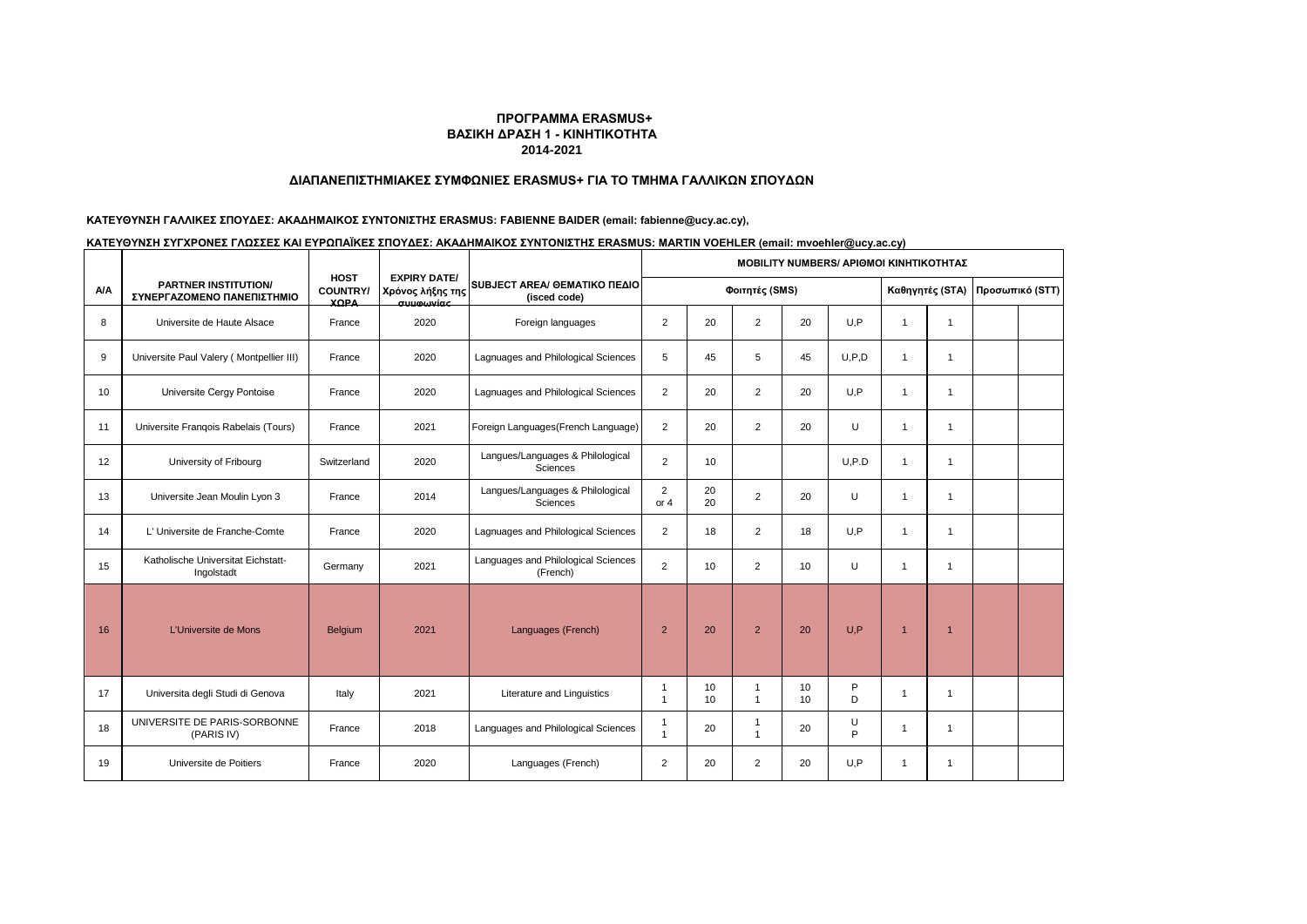### **ΔΙΑΠΑΝΕΠΙΣΤΗΜΙΑΚΕΣ ΣΥΜΦΩΝΙΕΣ ERASMUS+ ΓΙΑ ΤΟ ΤΜΗΜΑ ΓΑΛΛΙΚΩΝ ΣΠΟΥΔΩΝ**

# **ΚΑΤΕΥΘΥΝΣΗ ΓΑΛΛΙΚΕΣ ΣΠΟΥΔΕΣ: ΑΚΑΔΗΜΑΙΚΟΣ ΣΥΝΤΟΝΙΣΤΗΣ ERASMUS: FABIENNE BAIDER (email: fabienne@ucy.ac.cy),**

| ΚΑΤΕΥΘΥΝΣΗ ΣΥΓΧΡΟΝΕΣ ΓΛΩΣΣΕΣ ΚΑΙ ΕΥΡΩΠΑΪΚΕΣ ΣΠΟΥΔΕΣ: ΑΚΑΔΗΜΑΙΚΟΣ ΣΥΝΤΟΝΙΣΤΗΣ ERASMUS: MARTIN VOEHLER (email: mvoehler@ucy.ac.cy) |  |
|----------------------------------------------------------------------------------------------------------------------------------|--|
|                                                                                                                                  |  |

|            |                                                           |                                                        |                                                            |                                                      | MOBILITY NUMBERS/ ΑΡΙΘΜΟΙ ΚΙΝΗΤΙΚΟΤΗΤΑΣ |                |                |    |         |                         |                 |  |  |
|------------|-----------------------------------------------------------|--------------------------------------------------------|------------------------------------------------------------|------------------------------------------------------|-----------------------------------------|----------------|----------------|----|---------|-------------------------|-----------------|--|--|
| <b>A/A</b> | <b>PARTNER INSTITUTION/</b><br>ΣΥΝΕΡΓΑΖΟΜΕΝΟ ΠΑΝΕΠΙΣΤΗΜΙΟ | <b>HOST</b><br><b>COUNTRY/</b><br><b>YOPA</b>          | <b>EXPIRY DATE/</b><br>Χρόνος λήξης της<br><u>auumwine</u> | <b>SUBJECT AREA/ ΘΕΜΑΤΙΚΟ ΠΕΔΙΟΙ</b><br>(isced code) | Φοιτητές (SMS)                          |                |                |    |         | Καθηγητές (STA)         | Προσωπικό (STT) |  |  |
| 20         | Universite Sorbone Nouvelle-Paris 3                       | France                                                 | 2017                                                       | Languages and Philological Science                   | $\overline{2}$                          | 18             | $\overline{2}$ | 18 | U.P     | $\mathbf 1$             |                 |  |  |
| 21         | Universite de Lorraine                                    | France                                                 | 2014                                                       | <b>Francais, Lettres Modernes</b>                    | 3                                       | 27             | $\overline{3}$ | 27 | U, P, D | $\overline{\mathbf{1}}$ | $\overline{1}$  |  |  |
| 22         | <b>IONIO UNIVERSITY</b>                                   | Greece                                                 | 2021                                                       | Modern EC Languages                                  | $\overline{2}$                          | 20             | 2              | 20 | U.P     | $\overline{1}$          |                 |  |  |
| 23         | Universitat Augsburg                                      | Germany                                                | 2021                                                       | Languages and Philological Sciences                  | $\overline{2}$                          | 10             | $\overline{2}$ | 10 | U.P     | $\overline{1}$          |                 |  |  |
| 24         | University of Strasbourg                                  | France                                                 | 2017                                                       | Languages and Philological Sciences                  | $\overline{\phantom{a}}$                | 5              | 1              | 5  | P       | -1                      |                 |  |  |
| 25         |                                                           |                                                        |                                                            | Languanges (French and Modern                        | $\overline{2}$                          | 12             |                |    | U, P, D | $\overline{1}$          |                 |  |  |
|            |                                                           | Galatasaray University<br>2021<br>Turkey<br>Languages) |                                                            |                                                      |                                         | $\overline{2}$ | 12             | U  |         |                         |                 |  |  |
| 26         | Universite Francois Rabelais (Tours)                      | France                                                 | 2018                                                       | Languages (French)                                   | 2                                       | 12             | $\overline{2}$ | 12 | U       | $\overline{1}$          |                 |  |  |
| 27         | Catholic University of Lyon                               | France                                                 | 2021                                                       | Languages (French/translation)                       |                                         | 5              | 1              | 5  | U.P     | $\overline{1}$          |                 |  |  |